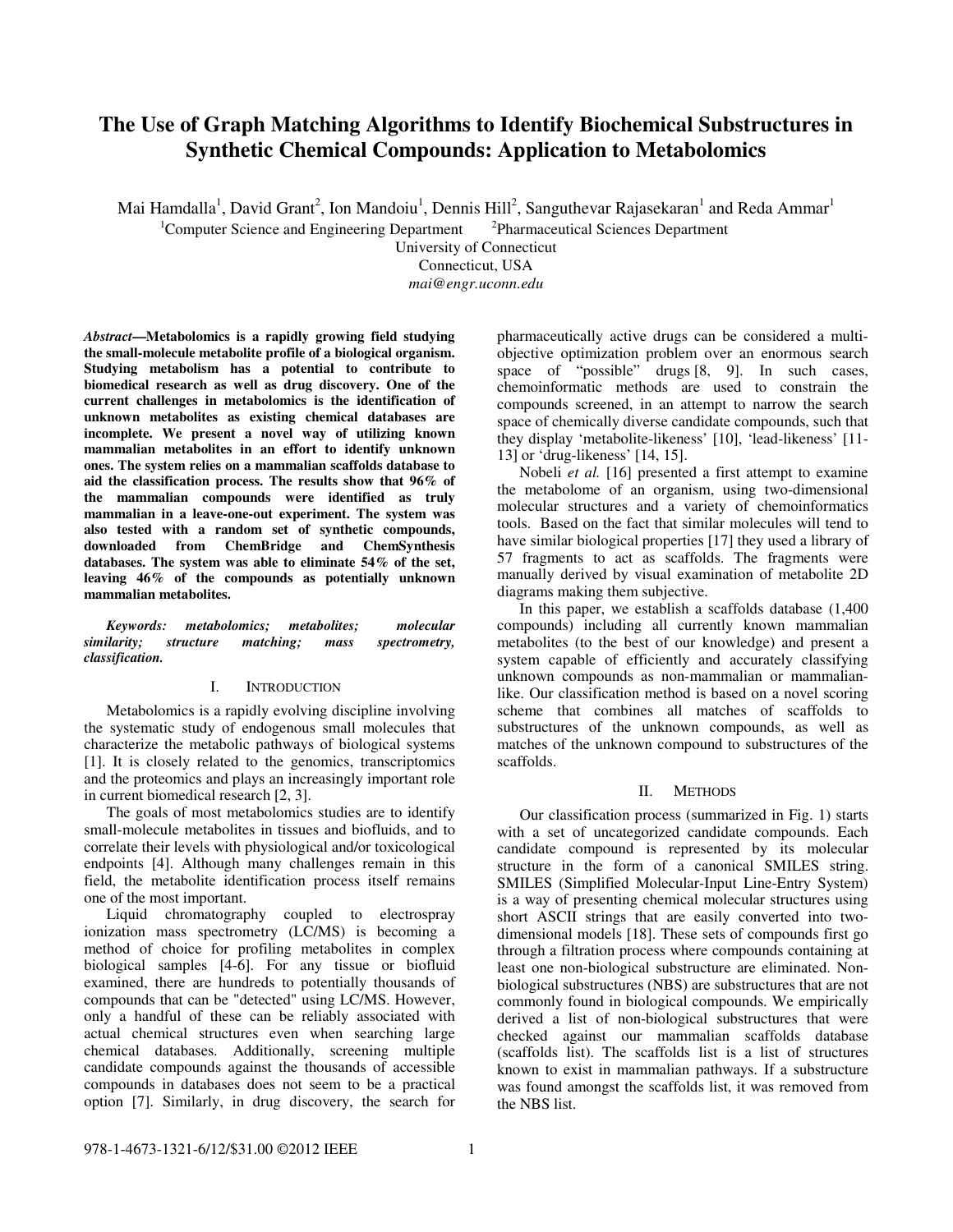Candidate compounds surviving this elimination phase are then matched against the scaffolds list. Candidate compounds that contain one or more scaffold structure are scored and ranked. Candidates with a score higher than a predefined threshold were declared to be biological.

Compounds in our scaffolds list were compiled in the following manner: All compounds listed as components of one or more Metabolic Pathways in the KEGG database [19] were retrieved on 4/23/2011. Compounds in this list that were listed as participants in at least one of the following metabolic pathway groups were retrieved: Carbohydrate, Energy, Lipid, Nucleotide, Amino Acid, Other Amino Acid, Glycan, Cofactors, and Vitamins Metabolism. Each of these compounds were listed as participants in one or more of the following 91 KEGG numbered pathways: ko00010, ko00020, ko00030, ko00040, ko00051, ko00052, ko00053, ko00061, ko00062, ko00071, ko00072, ko00100, ko00120, ko00121, ko00130, ko00140, ko00190, ko00195, ko00196, ko00230, ko00240, ko00250, ko00260, ko00270, ko00280, ko00290, ko00300, ko00310, ko00330, ko00340, ko00350, ko00360, ko00380, ko00400, ko00410, ko00430, ko00440, ko00450, ko00460, ko00471, ko00472, ko00473, ko00480, ko00500, ko00510, ko00511, ko00512, ko00513, ko00514, ko00520, ko00531, ko00532, ko00533, ko00534, ko00540, ko00550, ko00561, ko00562, ko00563, ko00564, ko00565, ko00590, ko00591, ko00592, ko00600, ko00601, ko00603, ko00604, ko00620, ko00630, ko00640, ko00650, ko00660, ko00670, ko00680, ko00710, ko00720, ko00730, ko00740, ko00750, ko00760, ko00770, ko00780, ko00785, ko00790, ko00830, ko00860, ko00900, ko00910, ko00920, and ko01040.



Figure 1. The Classification Process.

Entries that were single elements, metals, inorganic, n polymers or had no elemental formula were removed from the list. For the remaining compounds, corresponding structures were downloaded from the PubChem database [20] in the form of canonical SMILES. Compounds that did not have an entry in the PubChem database were eliminated, resulting in a scaffolds list of 1,987 distinct structures in the mass range of  $25 - 1000$  daltons (da).

## *A. Structure-Scaffold Matching*

In the structure matching step, the Small Molecule Subgraph Detector (SMSD) Toolkit [21] was used for molecule similarity searches. SMSD is a Java based software library for finding the Maximum Common Sub-graph (MCS) between small molecules. It uses atom type matches with bond sensitivity information to evaluate molecular similarity. In this study, SMSD has been restricted to consider a match only if the scaffold (smaller structure) is an exact substructure of the structure being compared (larger structure). This restriction has been enforced in both the structure elimination phase (using our list of NBSs) and the structure inclusion phase (matching candidates to the scaffolds). Since SMSD guarantees that a given compound is an exact substructure of another in terms of atoms, bonds, and structure, we found that the percentage of atoms discovered would be a sufficient similarity measure. Equation 1 is used to compute the similarity score between any two compounds (candidates and scaffolds)

Similarly Score = 
$$
\frac{N_{SBS}}{N_{SPR}}
$$
 (1)

where  $N_{SBS}$  represents the number of atoms in the substructure and *NSPR* represents the number of atoms in the superstructure. Table I shows an example of assigning similarity scores to candidates using (1). Obviously, a candidate compound may match more than one scaffold. Consequently, more than one score may be associated with it as seen in Table I. Initially, we selected the score of the best match to represent a compound in the final ranking of all candidates. After examining a few compounds, it was clear that information was missed by following this approach. Hence the idea of creating a *union scaffold structure*, that incorporates all the scaffolds matching a candidate compound, was investigated.

#### *B. Union Scaffold Construction*

A union scaffold is formed by taking the union of all substructures of a candidate compound that are exact matches of scaffold structures. Table I illustrates the step by step construction of a union scaffold.

The union scaffold provides a quantitative assessment of a candidate compound's overall "biological coverage". Equation 1 is then used to compute the similarity score between the candidate structure and the union scaffold. By constructing a union scaffold for each candidate compound, each candidate is assigned only one score and can be easily ranked.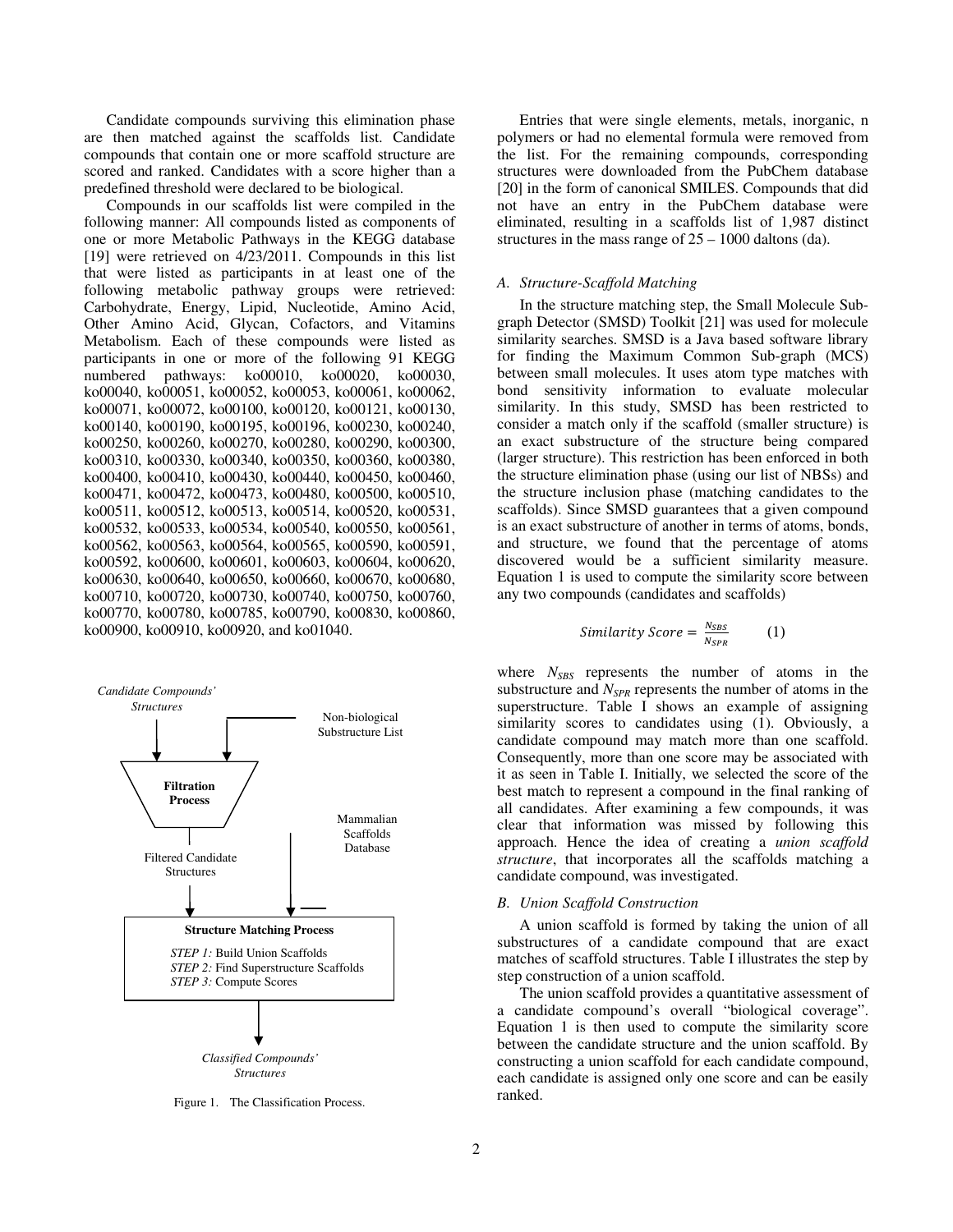In evaluating the effectiveness of the union scaffold In evaluating the effectiveness of the union scaffold concept, we noticed that some of the smaller mammalian compounds were not categorized as mammalian. The reason behind this was that larger candidate compounds have a higher chance of having scaffolds as substructures. reason behind this was that larger candidate compounds<br>have a higher chance of having scaffolds as substructures.<br>As the candidate structure gets smaller that chance<br>decreases drastically. In next section we propose an

As the candidate structure gets smaller that chance approach for correcting this bias by matching candidate structures against substructures of scaffolds.

TABLE I. UNION SCAFFOLD CONSTRUCTION



Four scaffolds are found to be substructures of this candidate compound. The Four scaffolds are found to be substructures of this candidate compound. The highest similarity score is 0.45. Instead of ignoring the matches that have a lower similarity score, we build a union scaffold. The union scaffold similarity score of this candidate is 0.91.

# *C. Superstructure Matching*

Using SMSD, each candidate compound is tested against larger scaffold compounds in the scaffolds list for sub-graph matches. If a scaffold is found to be a superstructure of a candidate, a similarity score is computed using (1). It is apparent that a candidate compound may be a substructure of several scaffolds, of multiple scores. In this case, the highest similarity score, which represents the best match between this candidate and of multiple scores. In this case, the highest similarity score, which represents the best match between this candidate and a scaffold, is used as the "superstructure score" (as shown in Table II). nst larger scaffold compounds in the scaffolds list for graph matches. If a scaffold is found to be a restructure of a candidate, a similarity score is computed g (1). It is apparent that a candidate compound may be bstruc

TABLE II. SUPERSTRUCTURE MATCHING



This candidate compound is a substructure of 3 scaffolds. The highest similarity This candidate compound is a substructure of 3 scaffolds. The highest similarity score of the 3 matches is selected to be the superstructure score of the candidate compound. In this case the superstructure score is 0.55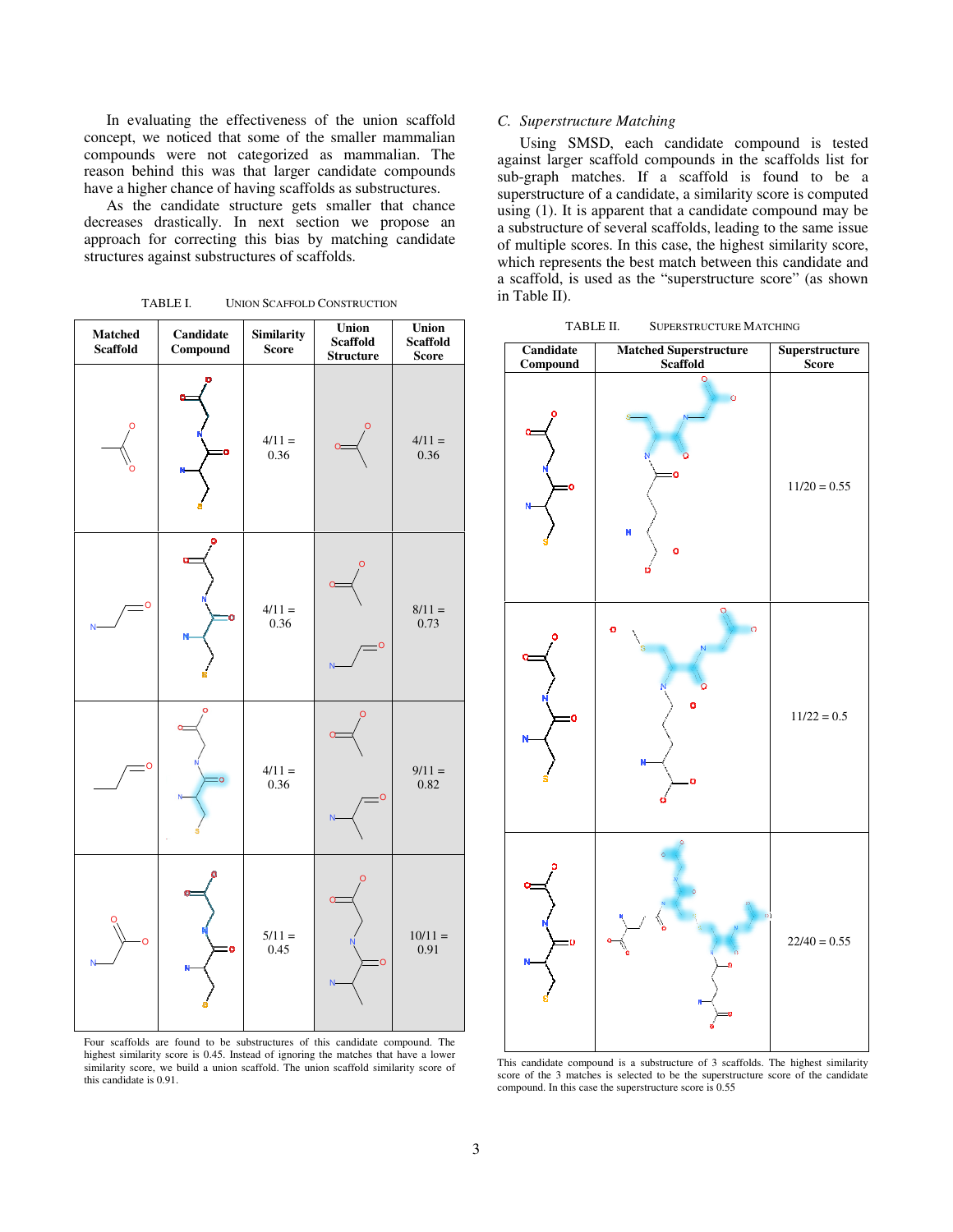## *D. Structure Scoring*

At this point, a candidate compound can have a union scaffold score, a superstructure similarity score, or both. If we use the union scaffold score only, we might be excluding smaller structures from being classified as biological. If we use the superstructure score only, we may exclude larger candidate structures. We decided to use both scores, and to select among various methods of combining the two scores by cross validation.

Specifically, as discussed in the Results section, the best scoring scheme was selected by performing a 5-fold crossvalidation on some training data. Two different ways of combining the union scaffold and superstructure matching scores were considered. The first approach computes a candidate compound's score by adding the union scaffold score and the superstructure score, while the other approach considers the candidate compound's score to be the maximum of the union scaffold score and the superstructure score.

#### *E. Synthetic Datasets*

The Synthetic datasets used in the cross validation analysis (refer to Results section) and the independent testing experiments were randomly selected from ChemBridge<sup>1</sup> and ChemSynthesis<sup>2</sup> databases. About 400,000 compounds were retrieved from both databases. Synthetic compounds were restricted to the 6 biological elements C, H, N, O, P, and S. The mass distribution of molecules in ChemBridge was in the range of 150 – 700 da while that of ChemSynthesis was in the range of  $50 - 300$ da. By combining both databases we managed to have synthetic molecules with masses ranging from 50 – 700 da. Consequently, only the mammalian compounds that fell within this mass range were kept, reducing the mammalian scaffold list to 1,400 compounds. From the curated synthetic list 1,400 compounds were randomly selected to participate in the cross-validation analysis as a training set and 5,320 compounds were randomly chosen for independent testing experiments.

#### III. RESULTS AND DISCUSSION

## *A. Comparison of Scoring Methods*

For an initial evaluation of the scoring methods previously mentioned, we performed a cross validation analysis using our scaffolds list and a random set of 1,400 synthetic compounds (retrieved from ChemBridge and ChemSynthesis databases).

Cross Validation (CV) is one of the simplest and most widely used methods for estimating the accuracy of classification algorithms [22]. Briefly, both the synthetic and mammalian compounds were randomly split in half; one half for training the model and the other half for testing it. The training half was randomly split into *K* roughly equal parts, and then each part was used to evaluate classification

 $\overline{a}$ 

accuracy of a model trained on the remaining  $(K - 1)$  parts. In our experiments we used  $K = 5$ , i.e., 5-fold crossvalidation.

Several methods for scoring a candidate compound were examined in this CV analysis. Specifically, the Union-Scaffold Score  $(US)$  – reflects the value of (1); having the candidate compound as the superstructure and the union scaffolds as the substructure, the Sum of Scores  $(SS)$  – reflects the sum of the union scaffold score and the superstructure score, the Maximum Score (MS) – reflects the largest of the union scaffold score and the superstructure score. After some preliminary investigation, it was noticeable that the mass of a compound might have an impact on its final score. Therefore, we considered splitting test compounds into 5 mass bins and used CV to find cutoff thresholds for each bin. Bin boundaries were also found through CV. The same scoring methods, referred to as 5 Bin Union-Scaffold Score (5US), 5 Bin Sum of Scores (5SS) and 5 Bin Maximum Score (5MS), were applied to each of the 5 bins. Fifteen (5-fold) CV experiments were executed to evaluate the performance of our system regarding the scoring methods mentioned above.

Table III shows the average sensitivity (SENS), specificity (SPEC) and the Matthews correlation coefficient (MCC) over the 15 (5-fold) CV experiments for US, SS, MS, 5US, 5SS and 5MS. Sensitivity refers to the proportion of compounds that are biological and have been predicted by the system to be biological. Specificity refers to the proportion of compounds that are non-biological and have been predicted to be non-biological [22]. The MCC is used in machine learning as a measure of the quality of binary (two-class) classifications. It returns a value between -1 and +1. A coefficient of +1 represents a perfect prediction, 0 an average random prediction and -1 an inverse prediction [22].

SS outperformed all other scoring techniques with a sensitivity of 88% while 5SS had the highest specificity of 78%. According to MCC, 5SS is the best classifier in all 6 methods. Accordingly, the "5 Bin Sum of Scores" method was used when testing the system on the independent datasets.

#### *B. Validation on Independent Test Data*

Traditionally, one would use unseen data to validate the performance of a system. In this case, we had already used all the mammalian scaffolds available (to our knowledge) in the training phase. We are not aware of other true mammalian compounds to use in the validation step. To overcome this limitation in data availability, we carried out a set of leave-one-out experiments on our mammalian scaffolds list using the bin boundaries and the similarity score thresholds obtained by the 5-fold Cross Validation experiments.

For a dataset with *N* compounds, *N* experiments were performed. For each experiment, *N*-1 compounds were used as scaffolds and the remaining compound was used for testing. As a result, our system was able to identify 96% of the scaffolds as mammalian compounds. Table IV shows the results broken down into 13 (50 da) bins. Each row

<sup>1</sup> http://www.chembridge.com/index.php

<sup>&</sup>lt;sup>2</sup> http://www.chemsynthesis.com/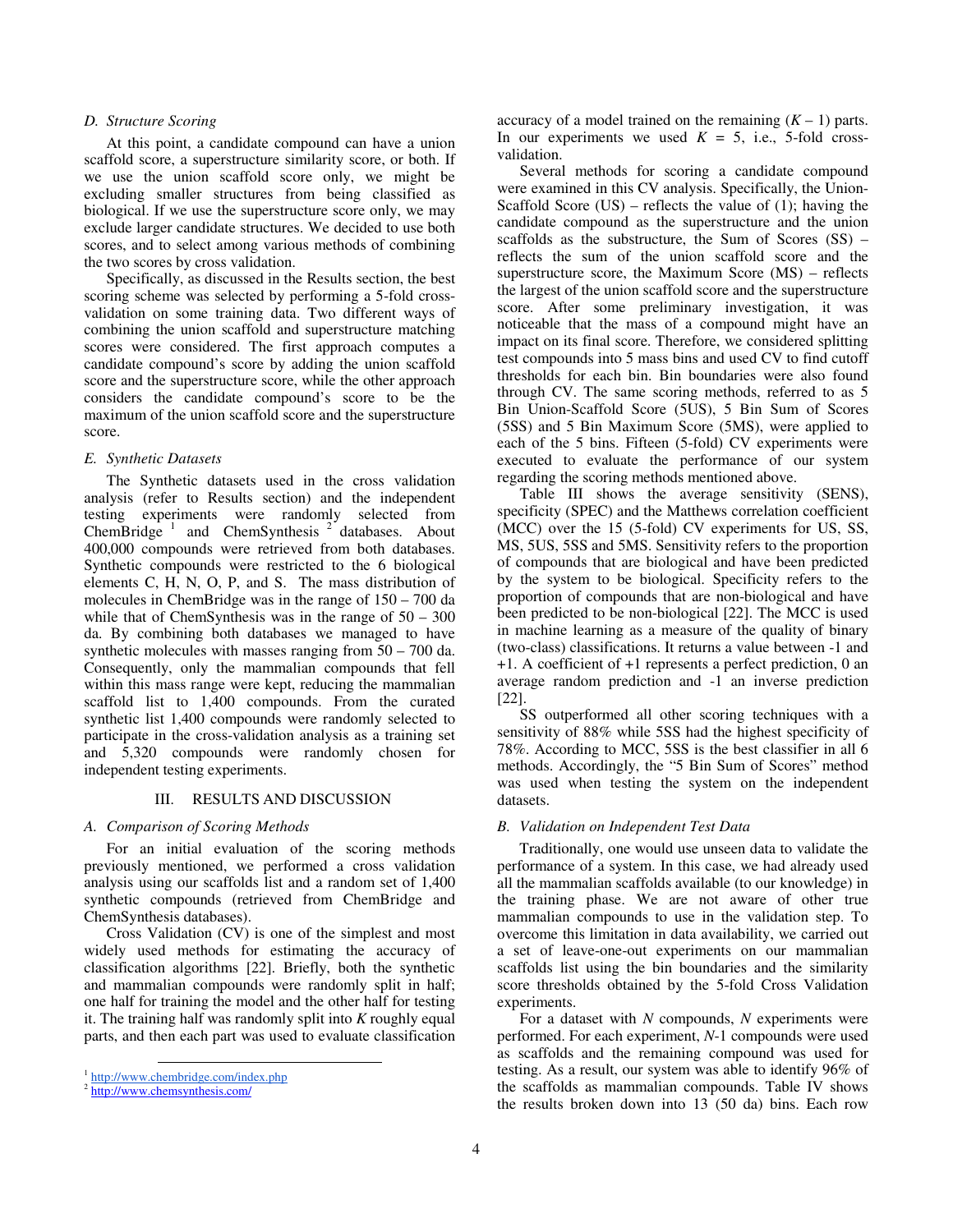represents a bin with the number of compounds classified as mammalian/non-mammalian and the percentage of each.

| TABLE III. | 5-FOLD CV AVERAGE ACCURACY RESULTS |
|------------|------------------------------------|
|            |                                    |

|             | <b>Structure Scoring Methods</b> |     |      |      |            |      |
|-------------|----------------------------------|-----|------|------|------------|------|
|             | US                               | MS  | SS   | 5US  | <b>5MS</b> | 5SS  |
| <b>SENS</b> | 70%                              | 59% | 88%  | 83%  | 84%        | 86%  |
| <b>SPEC</b> | 65%                              | 71% | 57%  | 75%  | 76%        | 78%  |
| <b>MCC</b>  | 0.36                             | 0.3 | 0.47 | 0.57 | 0.60       | 0.64 |

Table V shows the performance of the system when a set of 5,320 randomly selected synthetic compounds were tested. Similar to Table IV, the results are shown in the form of 13 50 da bins. Our system classified 46% of the compounds as mammalian compounds. In other words, it was able to filter out 54% of the compounds as being nonmammalian. That being said, a potential use of our system is to look for compounds classified as mammalian among synthetic lists because they are more likely to have biological activity.

## IV. CONCLUSION

In this study, we presented a novel supervised classification method with the capability of eliminating compounds that are non-mammalian by efficiently using known mammalian metabolites. To this aim we developed a scaffolds database (1,400 compounds) that incorporates all known mammalian metabolites (to the best of our knowledge). We also introduced new ways of handling multiple scaffold matches by constructing a union scaffold structure and incorporating superstructure matches.

| Bin#           | <b>Bin masses</b><br>(da) | Mam<br>Count | Non-<br>Mam<br>Count | $\mathbf{Mam}\%$ | Non-<br>Mam<br>$\%$ |
|----------------|---------------------------|--------------|----------------------|------------------|---------------------|
| $\mathbf{1}$   | 50-100                    | 55           | 10                   | 85%              | 15%                 |
| $\overline{c}$ | 100-150                   | 228          | $\overline{7}$       | 97%              | 3%                  |
| 3              | 150-200                   | 284          | 5                    | 98%              | 2%                  |
| $\overline{4}$ | 200-250                   | 151          | 5                    | 97%              | 3%                  |
| 5              | 250-300                   | 127          | $\overline{7}$       | 95%              | 5%                  |
| 6              | 300-350                   | 165          | $\overline{7}$       | 96%              | 4%                  |
| 7              | 350-400                   | 99           | 3                    | 97%              | 3%                  |
| 8              | 400-450                   | 91           | 5                    | 95%              | 5%                  |
| 9              | 450-500                   | 42           | $\mathbf{1}$         | 98%              | 2%                  |
| 10             | 500-550                   | 35           | $\overline{4}$       | 90%              | 10%                 |
| 11             | 550-600                   | 34           | 3                    | 92%              | 8%                  |
| 12             | 600-650                   | 14           | $\mathbf{0}$         | 100%             | $0\%$               |
| 13             | 650-700                   | 18           | $\mathbf{0}$         | 100%             | $0\%$               |
| Average        |                           |              |                      | 96%              | $4\%$               |

TABLE IV. LEAVE ONE OUT ANALYSIS

TABLE V. SYNTHETIC DATASET TEST RESULTS

| Bin#           | <b>Bin masses</b><br>(da) | Mam<br>Count | Non-Mam<br>Count | $\mathbf{Mam}\%$ | Non-<br>$\mathbf{Mam}\%$ |
|----------------|---------------------------|--------------|------------------|------------------|--------------------------|
| 1              | 50-100                    | 100          | 147              | 40%              | 60%                      |
| $\overline{c}$ | 100-150                   | 399          | 494              | 45%              | 55%                      |
| 3              | 150-200                   | 405          | 693              | 37%              | 63%                      |
| $\overline{4}$ | 200-250                   | 187          | 406              | 32%              | 68%                      |
| 5              | 250-300                   | 187          | 322              | 37%              | 63%                      |
| 6              | 300-350                   | 305          | 349              | 47%              | 53%                      |
| $\tau$         | 350-400                   | 207          | 181              | 53%              | 47%                      |
| 8              | 400-450                   | 240          | 125              | 66%              | 34%                      |
| 9              | 450-500                   | 119          | 44               | 73%              | 27%                      |
| 10             | 500-550                   | 110          | 38               | 74%              | 26%                      |
| 11             | 550-600                   | 110          | 31               | 78%              | 22%                      |
| 12             | 600-650                   | 34           | 19               | 64%              | 36%                      |
| 13             | 650-700                   | 43           | 25               | 63%              | 36%                      |
| Average        |                           |              |                  | 46%              | 54%                      |

Leave one out experiments results show that 96% of the mammalian compounds are correctly identified by the proposed classification scheme with detection thresholds selected by cross-validation on the training data. In validation experiments conducted on an independent set of synthetic compounds, 54% of the compounds were eliminated as being non-mammalian. These encouraging results suggest that the proposed method can be a useful aid in the difficult processes of identification of unknown metabolites and drug discovery. In ongoing work we are exploring further improvements in classification accuracy by using known biological pathway information.

#### ACKNOWLEDGMENT

This project was supported in part by grants R01- GM087714 and R01-LM010101 from NIH, the Agriculture and Food Research Initiative Competitive Grant no. 2011- 67016-30331 from the USDA National Institute of Food and Agriculture, and awards IIS-0546457 and IIS-0916948 from NSF. MH would like to thank Syed A. Rahman for his prompt support with SMSD. MH would also like to thank Michael Zuba for his critical review and Sahar Al Seesi for her continuous support and advice.

## **REFERENCES**

- [1] Irene Kouskoumvekaki and Gianni Panagiotou. Navigating the human metabolome for biomarker identification and design of pharmaceutical molecules. Journal of biomedicine & biotechnology, 2011.
- [2] Avalyn E. Lewis-Stanislaus and Liang Li. A method for comprehensive analysis of urinary acylglycines by using ultra-